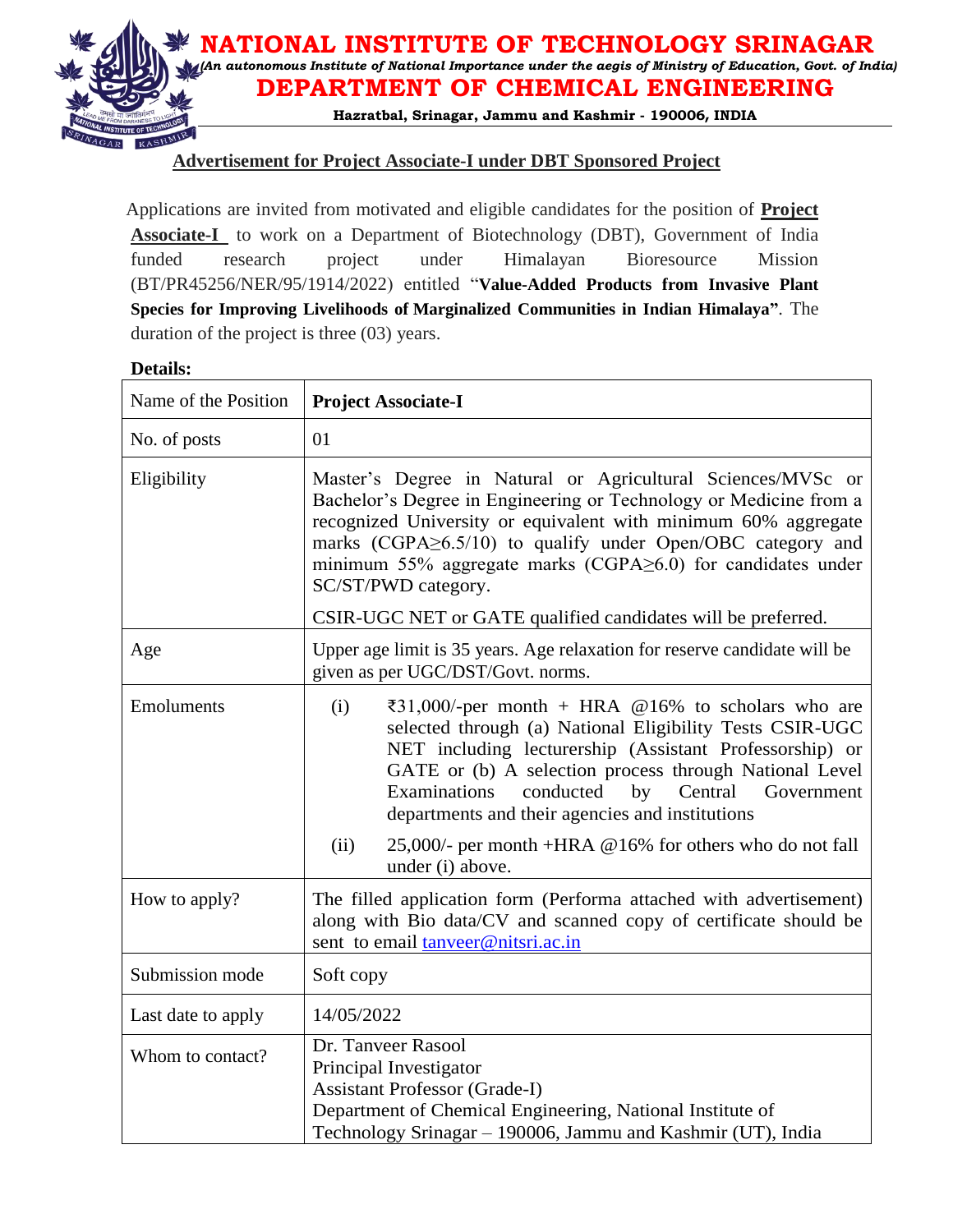Note:

*1. The position is purely temporary. The initial appointment will be for one year, which is extendable upto 3 years or end of the project based on performance.* 

*2. The selected candidate may be considered for admission to Ph.D. program as per institute eligibility, rules and statutes.*

## **Application Procedure:**

The Performa of application is attached with this advertisement. **Filled in application should be sent to email [tanveer@nitsri.ac.ina](mailto:tanveer@nitsri.ac.in)long with the Bio data/CV and scanned copy of certificates.**

Please mention the subject line of your email as: **Application for the DBT Sponsored Project Associate-I position.**

The 3 files (Application, CV and Certificates) should be specifically in pdf format and be named as:

- 1. Your Name \_Application form
- 2. Your Name\_CV.pdf
- 3. Your Name\_Certificates.pdf

Please note that the CV should include contact details (address, mobile phone no., email ID), date of birth, qualifications, research experience and publication details (if any). All the testimonials (scanned copies of mark sheets, degree certificate, experience certificate, NET/GATE certificate, valid identity proof etc.) in pdf as single compressed (zip/rar format) file must be sent via email to **[tanveer@nitsri.ac.in](mailto:tanveer@nitsri.ac.in)**by clearly indicating the subject as *"Application for the Post of Project Associate-I under DBT Funded Project"*. **Deadline for application:** 14/05/2022

## **Screening & Interview Process**

Candidates will be shortlisted based on their merit and as per the requirement of the project. Mere qualification of eligibility criteria does not guarantee for shortlisting. The interview shall be tentatively conducted in the month of May 2022 in physical mode depending on the situation. The mode of interview, date, time and venue will be intimated to short-listed candidates via e-mail only. No TA/DA will be paid for attending the interview in physical mode.

Candidates who are already employed should produce 'No objection Certificate' (NOC) from the employer.

For any clarifications, candidates can contact the Principal Investigator.

### **Dr. Tanveer Rasool**

*(Principal Investigator, DBT-Sponsored Project)* Assistant Professor, Department of Chemical Engineering Department of Chemical Engineering, National Institute of Technology Srinagar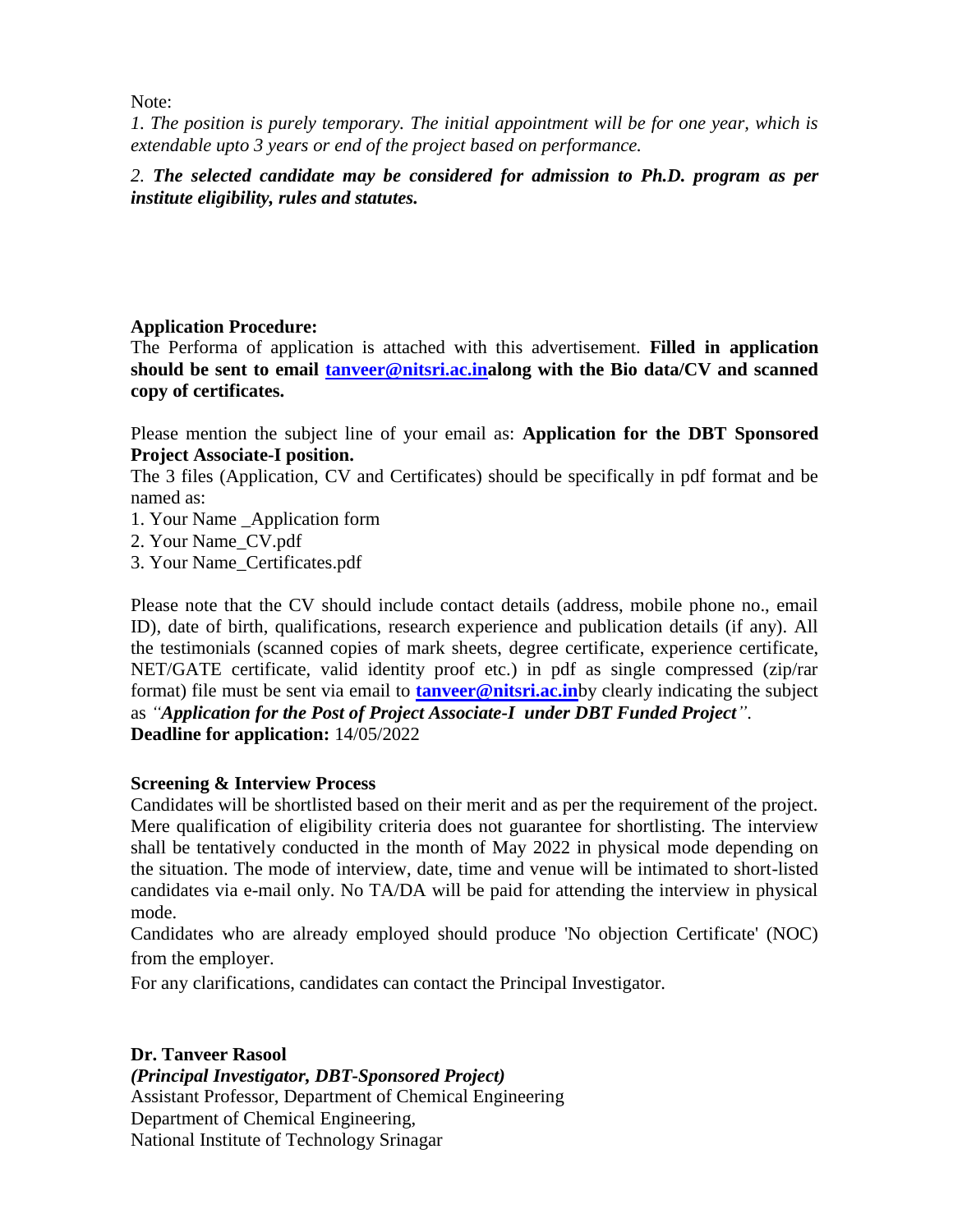

# **NATIONAL INSTITUTE OF TECHNOLOGY SRINAGAR**

**(An autonomous Institute of National Importance under the aegis of Ministry of Education, Govt. of India)**

# **DEPARTMENT OF CHEMICAL ENGINEERING**

**Hazratbal, Srinagar, Jammu and Kashmir -190006, INDIA**

Hazratbal, Srinagar, Jammu & Kashmir (UT) 190006, Email: [tanveer@nitsri.ac.in](mailto:tanveer@nitsri.ac.in) Contact No. +91-7006899026/+91-9419013120

**Application for the Position of Project Associate-I under DBT**

(Please enclose a copy of bio-data/ resume/ curriculum-vitae)

- **1. Name of the candidate:**
- **2. Father's name:**
- **3. Date of birth (DD/MM/YYYY)**
- **4. Sex: (Male/ Female)**
- **5. Marital status:**
- **6. Category:**

**SC/ST/OBC/PWD/Open** 

### **7. Educational qualification**

| Degree         | Specialization/<br>subjects | Board/<br>University | Year of<br>passing | Class | Percentage/<br><b>CGPA</b> |
|----------------|-----------------------------|----------------------|--------------------|-------|----------------------------|
| <b>SSC</b>     |                             |                      |                    |       |                            |
| Intermediate   |                             |                      |                    |       |                            |
| B.Sc           |                             |                      |                    |       |                            |
| M.Sc<br>$\sim$ | .<br>. .                    |                      |                    |       |                            |

### **8. NET/GATE score earned/ qualified**

| Score      | Year appeared | Score | All India rank |
|------------|---------------|-------|----------------|
| <b>NET</b> |               |       |                |
| GATE       |               |       |                |

**9. Publications/ conference participations (use additional sheet if required)**

10. a) Address for Communication:

- b) Contact No (Mob):
- c) E-mail ID**:**

### **Any other relevant information**

### **Declaration**

I .......................................... hereby declare that all statements made in this application are true, complete and correct to the best of my knowledge and belief. In the event of the information being found false or incorrect or any ineligibility being detected before or after the selection, my candidature is liable to be cancelled.

Paste here a recent passport size

photogra